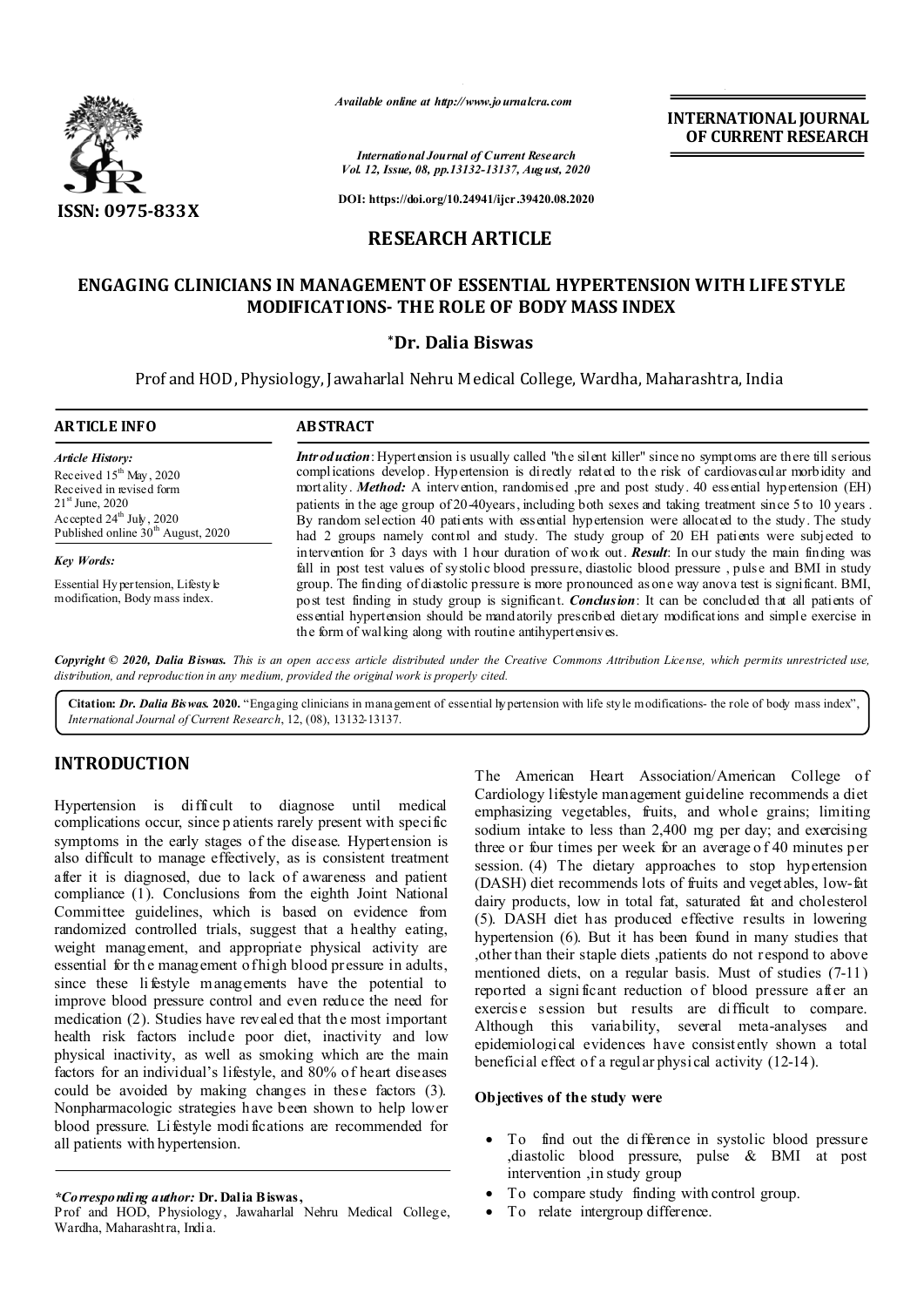## **METHODOLOGY**

**Study Design And subjects:** This was a intervention, randomised , pre and post study. 40 essential hypertension (EH) patients in the age group of 20-40years, including both sexes and taking treatment since 5 to 10 years. Patients with essential hypertension (EH) who were prescribed routine antihypertensives. This study was taken up, after obtaining permission from institutional ethical committee.

### An *inclusion criterion* was

- Available blood pressure data of patients for each clinic visit to assess hypertension control.
- Age between 20 to 60 years of both sexes.
- Duration of hypertension between 5-10 years.
- No prior record of following life style modifications.
- Patients with essential hypertension(EH )consenting to the study.

#### *Exclusion criteria*

- Age less than 20 years and more than 60 years.
- Hypertensive patients with major co- morbidities like cardiovascular disease.diabetes mellitus or Nephropathy.
- Hypertensive patients having cancer
- Patients with EH not consenting to the study.

**Study setting**-Department of Physiology, Jawaharlal Nehru Medical College, Wardha.

**Period of Study** – 1 <sup>1</sup>/<sub>2</sub> years.

**Intervention:** By random selection 40 patients with essential hypertension were allocated to the study. The study had 2 groups namely control and study. Patients o f both the groups were on their routine antihypertensive medication. Pretest was taken 1 week befor initiation o fintervention. The study group of 20 EH patients were subj ected to intervention for 3 days with 1 hour duration of work out. The schedule was as follows 1<sup>st</sup> day- orientation to the disease through video programme and lectures.

 $2<sup>nd</sup>$  day- performance of exercise namely walking for 30 minutes at dawn or dusk for 5 days a week.

3<sup>rd</sup> day -explanation of diet chart.

Control group had 20 patients age  $&$  s ex matched. They were on their routine antihypertensive treatment only. Duration o f intervention was 3 months. Post test was taken 3 months after intervention was initiated. At the outset, basic characteristics including sex, age, monthly income, education, marital status, physical activity, body mass index (BMI), systolic blood pressure, diastolic blood pressure , pulse, family medical history, and other prescribed medication was documented. Advocated diet for the subjects in study group was Indian staple diet with reduced salt intake, lot of fresh fruits and green vegetables, garlic & turmeric. The study group also underwent brisk walking for 30 minutes daily at dawn or dusk for 5 days a week for 3 months.

**Measurements:** In our study normal blood pressure(BP) w as defined as less than 140 mm Hg systolic and 90 mm Hg diastolic.

BP was recorded in the sitting posture with the sphygmomanometer kept at heart level. Mercury sphygmomanometer used was of the diamond make. An average of 3 consecutive reading with an interval of 30 minutes was taken as the accepted BP level. Change in body mass index( BMI) was calculated by comparing measurement data, namely height and weight, at the initiation of the study and the conclusion o f the study.. An increase in BMI by  $> 0.5$  kg/m<sup>2</sup> or  $\leq$ 0.5 kg/m<sup>2</sup> was also evaluated. Primary outcome o f this study was difference in systolic blood pressure, diastolic blood pressure and pulse between pre & post test in all the groups. Secondary outcome was BMI in all the groups.

**Statistical Analysis:** Statistical analysis was done by using descriptive and inferential statistics using student's paired t test, one way ANOVA and Multiple Comparison Tukey Test and software used in the analysis was SPSS 24.0 version and p<0.05 was considered as level of significance.

### **Observation**

| Demographic<br>Character istics | Study 1      | Study 2          | Control      |
|---------------------------------|--------------|------------------|--------------|
| Age Group(yrs)                  |              |                  |              |
| $31-40$ yrs                     | $6(30\%)$    | $6(30\%)$        | $6(30\%)$    |
| $41-50$ yrs                     | $8(40\%)$    | $8(40\%)$        | $8(40\%)$    |
| $\overline{51}$ -60 yrs         | $6(30\%)$    | $6(30\%)$        | $6(30\%)$    |
| Total                           | $20(100\%)$  | $20(100\%)$      | $20(100\%)$  |
| $Mean \pm SD$                   | 45.75 ± 8.63 | $45.75 \pm 8.63$ | 45.75 ± 8.63 |
| Range                           | 32-60 yrs    | $32-60$ yrs      | $32-60$ yrs  |
| Gender                          |              |                  |              |
| Male                            | 15(75%)      | 13(65%)          | 14(70%)      |
| Female                          | 5(25%)       | 7(35%)           | $6(30\%)$    |
| Education                       |              |                  |              |
| Primary                         | 3(15%)       | 3(15%)           | 3(15%)       |
| Secondary                       | $8(40\%)$    | $8(40\%)$        | $8(40\%)$    |
| Higher Secondary                | $0(0\%)$     | $0(0\%)$         | $0(0\%)$     |
| Graduate                        | 5(25%)       | 5(25%)           | 5(25%)       |
| Post Graduate                   | 4(20%)       | 4(20%)           | 4(20%)       |
| Marital Status                  |              |                  |              |
| Single                          | 3(15%)       | 3(15%)           | 3(15%)       |
| Married                         | 17(85%)      | 17(85%)          | 17(85%)      |
| Family History                  |              |                  |              |
| Present                         | 15(75%)      | 15(75%)          | $12(60\%)$   |
| Absent                          | 5(25%)       | 5(25%)           | $8(40\%)$    |
|                                 |              |                  |              |

**Table 1: Distribution of patients in three groups according to their demographic characteristics**

**Table 2. Comparison of SBP in two groups at pre and post test**

| Groups  | Pre $t/t$          | Post $t/t$         | Mean<br>Difference | t-value              |
|---------|--------------------|--------------------|--------------------|----------------------|
| Study   | 155.70±13.86       | $153.70 \pm 13.66$ | $2 \pm 1.58$       | 5.62<br>$p=0.0001.S$ |
| Control | $156.30 \pm 11.09$ | 156.30±11.09       | $0\pm 0$           |                      |

**Table 3. Comparison of mean difference in SBP in two groups Descriptive Statistics**

| Group                   | Mean            | Std.<br>Deviation | Std.<br>Error | 95% Confidence<br>Interval<br>Mean<br>Lower Upper<br>Bound Bound | for                  | Minimum Maximum |        |
|-------------------------|-----------------|-------------------|---------------|------------------------------------------------------------------|----------------------|-----------------|--------|
| Study                   | 20 153.70 13.66 |                   | 3.05          |                                                                  | 147.30 160.09 120.00 |                 | 174.00 |
| Control 20 156.30 11 09 |                 |                   | 2.48          |                                                                  | 161.49               | 142.00          | 172.00 |

**One Way ANOVA**

| Source of variation Sum of Squares df Mean Square F |         |    |           | p-value        |
|-----------------------------------------------------|---------|----|-----------|----------------|
| Between Groups                                      | 343.63  |    | 171.81    |                |
| Within Groups                                       | 8521.35 |    | 57 149.49 | 1.149 0.324.NS |
| Total                                               | 8864.98 | 59 |           |                |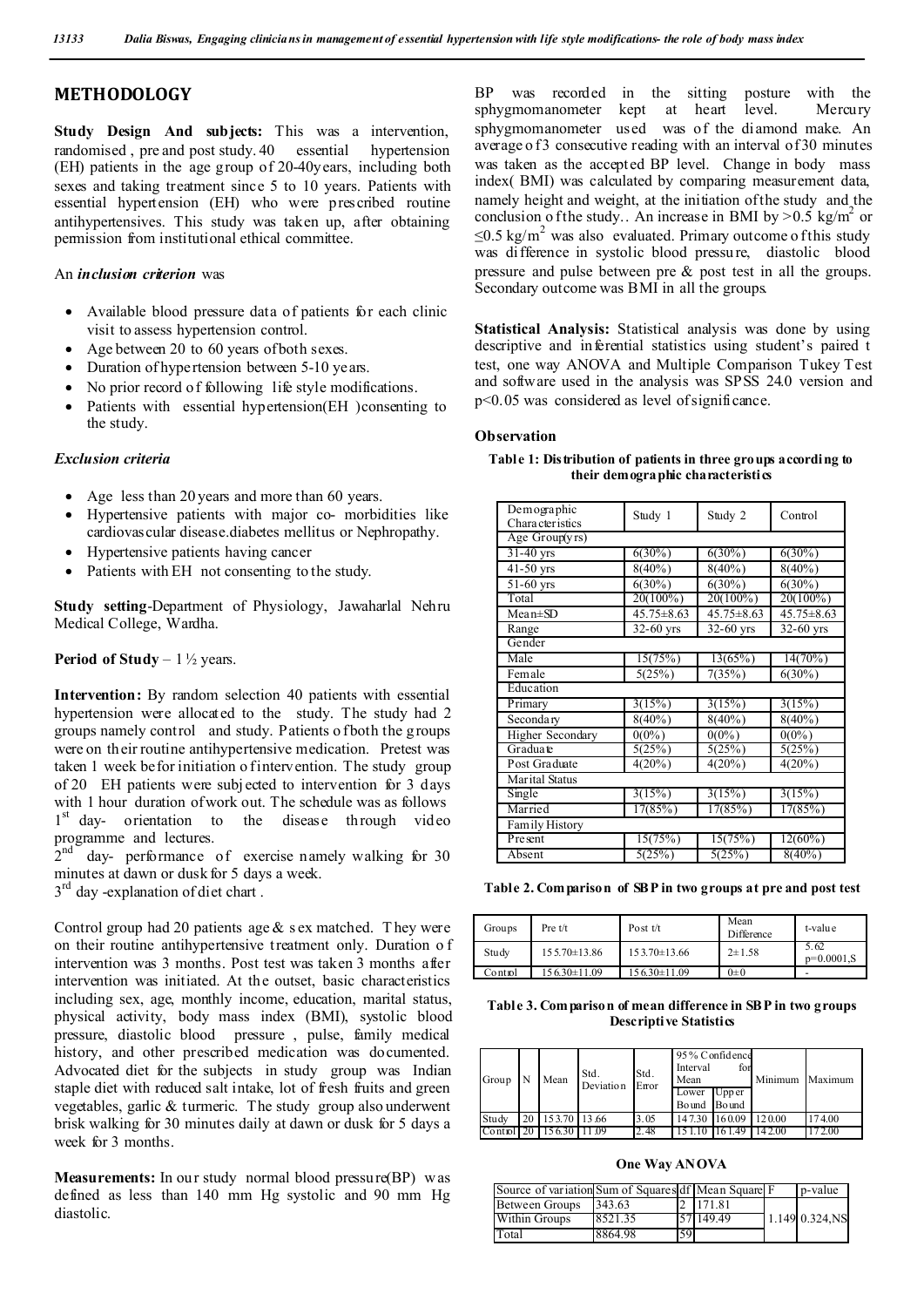## **Multiple Comparison: Tukey Test**

|  | Group |         | Mean                    | Difference Std.<br>Error |      | p-value  | 95% Confidence Interval |             |
|--|-------|---------|-------------------------|--------------------------|------|----------|-------------------------|-------------|
|  |       |         | $\sqrt{ }$<br>$(1 - J)$ |                          |      |          | Lower Bound             | Upper Bound |
|  | Studv | Control | 2.60                    |                          | 3.86 | 0.780,NS | 11.90                   | 6.70        |

## **Table 4: Comparison of DBP in two groups at pre and post test**

| Groups  | Pre t/t          | Post $t/t$       | Mean Difference | t-value                  |
|---------|------------------|------------------|-----------------|--------------------------|
| Study   | $93.90 \pm 6.40$ | $93.20 \pm 5.74$ | $0.70 \pm 1.17$ | 2.66<br>$p=0.015.S$      |
| Control | $95.50 \pm 5.42$ | $95.50 \pm 5.42$ | $0 \pm 0$       | $\overline{\phantom{a}}$ |

## **Table 5: Comparison of mean difference in DBP in two groups**

## **Descriptive Statistics**

| Group   |                 | Mean  | Std. Deviation Std. Error |      |                         | 95% Confidence Interval for Mean | Minimum | Maximum |
|---------|-----------------|-------|---------------------------|------|-------------------------|----------------------------------|---------|---------|
|         |                 |       |                           |      | Lower Bound Upper Bound |                                  |         |         |
| Study   | $\overline{20}$ | 93.20 | 5.74                      | .28  | 90.51                   | 95.88                            | 80.00   | 104.00  |
| Control | 20              | 95.50 | 5.42                      | 1.21 | 92.96                   | 98.03                            | 80.00   | 106.00  |

## **One Way ANOVA**

| Source of variation | Sum of Squares | Df | Mean Square |       | p-value |
|---------------------|----------------|----|-------------|-------|---------|
| Between Groups      | 277.033        |    | 138.517     |       |         |
| Within Groups       | 1653.950       |    | 29.017      | 14.77 | 0.012.S |
| Total               | 1930.983       | 59 |             |       |         |

## **Multiple Comparison: Tukey Test**

|       |         | Mean    | $\frac{1}{\sqrt{2}}$ Difference Std. Error |          | 95% Confidence Interval |             |
|-------|---------|---------|--------------------------------------------|----------|-------------------------|-------------|
| Group |         | $(I-I)$ |                                            | p-value  | Lower Bound             | Upper Bound |
| Study | Control | $-2.30$ | 1.70                                       | 0.374.NS | $-6.39$                 | 1.79        |

## **Table 6: Comparison of pulse in two groups at pre and post test**

| Groups  | Pre $t/t$   | Post $t/t$       | Mean Difference | t-value               |
|---------|-------------|------------------|-----------------|-----------------------|
| Study   | $77 + 4.07$ | $76.10 \pm 3.40$ | $0.90 \pm 1.51$ | 2.65<br>$p=0.015$ , S |
| Control | $77+4.07$   | 77±4.07          | $0\pm 0$        | -                     |

## **Table 7: Comparison of mean difference in Pulse in two groups**

#### **Descriptive Statistics**

| Group   |                 | Mean  | Std. Deviation Std. Error |      | 95% Confidence Interval for Mean |       | Minimum | Maximum |
|---------|-----------------|-------|---------------------------|------|----------------------------------|-------|---------|---------|
|         |                 |       |                           |      | Lower Bound Upper Bound          |       |         |         |
| Study   | $\overline{20}$ | 76.10 | 3.40                      | 0.76 | 74.50                            | 77.69 | 70.00   | 82.00   |
| Control | $\overline{20}$ | 77.00 | <b>4.07</b>               | 0.91 | 75.09                            | 78.90 | 70.00   | 86.00   |

## **One Way ANOVA**

| Source of variation | Sum of Squares | Df | Mean Square |      | p-value    |  |
|---------------------|----------------|----|-------------|------|------------|--|
| Between Groups      | 44.40          |    | 22.20       |      |            |  |
| Within Groups       | 723.60         |    | 12.69       | 1.74 | $0.18$ .NS |  |
| Total               | 768            | 59 |             |      |            |  |

## **Multiple Comparison: Tukey Test**

| Group |         | $\blacksquare$ Difference Std. Error<br>Mean |  |                     | p-value     | 95% Confidence Interval |             |
|-------|---------|----------------------------------------------|--|---------------------|-------------|-------------------------|-------------|
|       |         | (1-J)                                        |  |                     |             | Lower Bound             | Upper Bound |
| Study | Control | $-0.90000$                                   |  | $1^{\circ}$<br>1.14 | $0.705$ .NS | $-3.61$                 | 1.81        |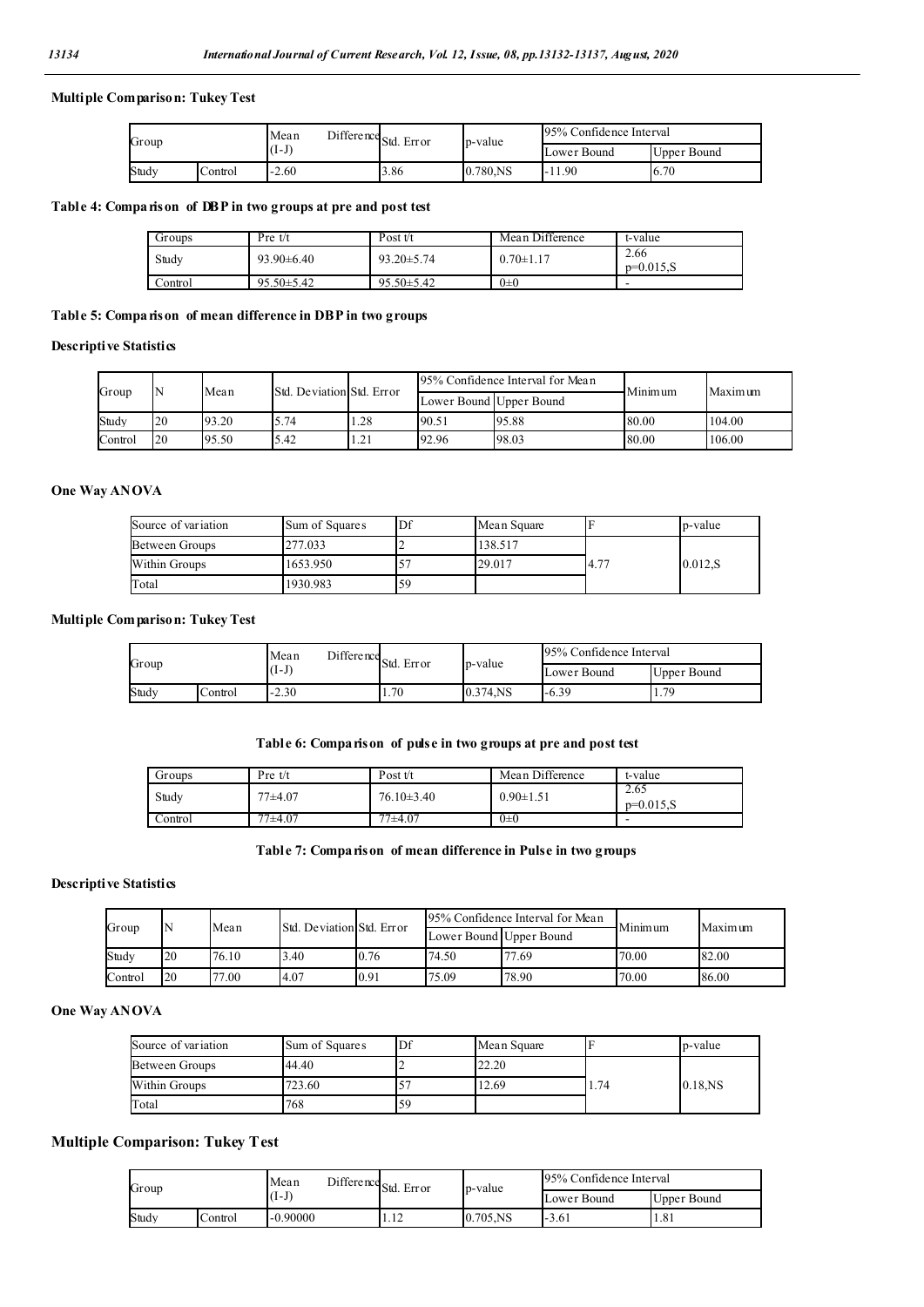## **Table 8: Comparison of weight in two groups at pre and post test**

| Groups   | Pre t/t               | Post $t/t$        | Mean Difference | t-value              |
|----------|-----------------------|-------------------|-----------------|----------------------|
| Study    | $61.70 \pm 10.06$     | 59.30±9.27        | $2.40 \pm 1.96$ | 5.56<br>$p=0.0001.S$ |
| .`ontrol | $70 \pm 10.06$<br>61. | $61.70 \pm 10.06$ | $0\pm 0$        | -                    |

#### **Table 9: Comparison of mean difference in weight in three groups**

## **Descriptive Statistics**

| Group   |    | Mean  | Std.      | Std. Error | 95% Confidence Interval for Mean |                         | Minimum | Maximum |  |
|---------|----|-------|-----------|------------|----------------------------------|-------------------------|---------|---------|--|
|         |    |       | Deviation |            |                                  | Lower Bound Upper Bound |         |         |  |
| Study   | 20 | 59.30 | 9.27      | 2.07       | 54.95                            | 63.64                   | 36.00   | 76.00   |  |
| Control | 20 | 61.70 | 10.06     | 2.25       | 56.99                            | 66.40                   | 36.00   | 82.00   |  |

#### **One Way ANOVA**

| Source of variation | Sum of Squares | Df<br>Mean Square |        |       | p-value    |
|---------------------|----------------|-------------------|--------|-------|------------|
| Between Groups      | 58.133         |                   | 29.067 |       |            |
| Within Groups       | 5128.600       |                   | 89.975 | 0.323 | $0.72$ .NS |
| Total               | 5186.733       | 59                |        |       |            |

#### **Multiple Comparison: Tukey Test**

| Group |       |         | Mean Difference  | $I-J$ | Std. Error |             | 95% Confidence Interval |      |
|-------|-------|---------|------------------|-------|------------|-------------|-------------------------|------|
|       |       |         |                  |       | p-value    | Lower Bound | Upper Bound             |      |
|       | Study | Control | 2.40<br>$\sim$ / |       | 2.99       | $0.704$ .NS | $-9.61$                 | 4.81 |

#### **Table 10: Comparison of height in two groups at pre and post test**

| Groups  | Pre<br>t/t           | Post $t/t$      | $D$ ifference<br>Mean | t-value |
|---------|----------------------|-----------------|-----------------------|---------|
| Study   | $1\pm 0.31$<br>ر. ر  | $5.31 \pm 0.31$ | $0\pm 0$              |         |
| Control | $1 \pm 0.31$<br>ر. ر | $5.31 \pm 0.31$ | $0\pm 0$              | -       |

#### **Table 11: Comparison of mean difference in height in two groups**

## **Descriptive Statistics**

| Group   |    | Mean | Std. Deviation | Std. Error |      | 95% Confidence Interval for Mean | Minimum | Maximum |  |
|---------|----|------|----------------|------------|------|----------------------------------|---------|---------|--|
|         |    |      |                |            |      | Lower Bound Upper Bound          |         |         |  |
| Study   | 20 | 5.31 | 0.31           | 0.07       | 5.16 | 5.46                             | 4.40    | 5.60    |  |
| Control | 20 | 5.31 | 0.31           | 0.07       | 5.16 | 5.46                             | 4.40    | 5.60    |  |

#### **One Way ANOVA**

| Source of variation | Sum of Squares | df | Mean Square |       | p-value    |  |
|---------------------|----------------|----|-------------|-------|------------|--|
| Between Groups      | 0.000          |    | 0.000       |       |            |  |
| Within Groups       | 5.716          |    | 0.100       | 0.000 | $1.00$ .NS |  |
| Total               | .716           | 59 |             |       |            |  |

#### **Multiple Comparison: Tukey Test**

| Group |         | Mean Difference | I-J) | Std. Error | p-value    | 95% Confidence Interval |             |
|-------|---------|-----------------|------|------------|------------|-------------------------|-------------|
|       |         |                 |      |            |            | Lower Bound             | Upper Bound |
| Study | Control | 0.00            |      | 0.10       | $.000$ .NS | $-0.24$                 | 0.24        |

#### **Table 12: Comparison of BMI in two groups at pre and post test**

| Groups  | $Pre$ t/t        | Post t/t         | Mean Difference | t-value              |
|---------|------------------|------------------|-----------------|----------------------|
| Study   | $24.15 \pm 4.68$ | $22.40 \pm 3.74$ | .75±1.83        | 4.27<br>$p=0.0001.S$ |
| Control | $23.50\pm4.32$   | $23.50\pm4.32$   |                 | -                    |

#### **Table 13: Comparison of mean difference in B MI in two groups**

### **Descriptive Statistics**

|  | Group   |    | Mean  | Std. Deviation | Std. Error |       | 95% Confidence Interval for Mean | Minimum | Maximum |
|--|---------|----|-------|----------------|------------|-------|----------------------------------|---------|---------|
|  |         |    |       |                |            |       | Lower Bound Upper Bound          |         |         |
|  | Study   | 20 | 22.40 | <i>5.74</i>    | 0.83       | 20.64 | 24.15                            | 18.00   | 30.00   |
|  | Control | 20 | 23.50 | 4.32           | 0.96       | 21.47 | 25.52                            | 17.00   | 32.00   |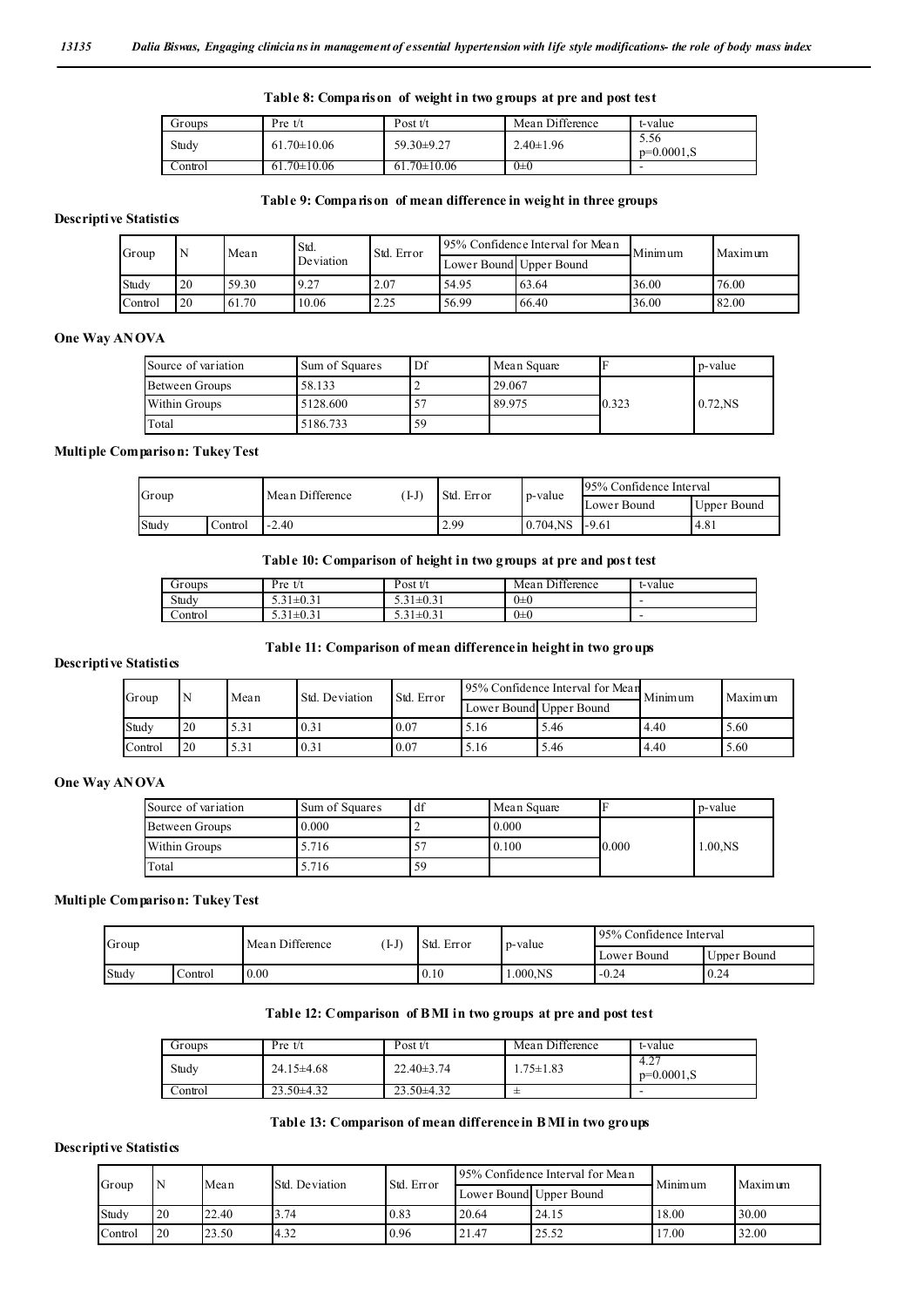## **One Way ANOVA**

| Source of variation Sum of Square di Mean Square F |        |    |         | p-value          |
|----------------------------------------------------|--------|----|---------|------------------|
| Between Groups                                     | 18.63  |    | 2 9.31  |                  |
| <b>Within Groups</b>                               | 970.35 |    | 5117.02 | $0.5471.00$ , NS |
| Total                                              | 988.98 | 59 |         |                  |

**Multiple Comparison: Tukey Test**

| Group |                            | Mean<br>Difference<br>(I-J) | Std.<br>Error | p-value                       | 95%<br>Confidence<br>Interval |      |
|-------|----------------------------|-----------------------------|---------------|-------------------------------|-------------------------------|------|
|       | Lower Upper<br>Bound Bound |                             |               |                               |                               |      |
| Study | Control $-1.10$            |                             | 1.30          | $0.678$ <sub>NS</sub> $-4.23$ |                               | 2.03 |

## **RESULTS**

Table 1 shows demographic distribution in both the groups. Table 2 shows post test finding in study group is significant, One way Anova & tukey test finding is not significant.(Table 3). Similar finding is for pulse, weight and height as seen from T able 6 , 7,8,9 , 10and 11. Diastolic pressure findings in study group at post test is significant (Table4). One way Anova test shows signi ficance between and withen groups. Tukey test was not significant.(Table5). Table 12 shows significant finding in BMI at post test study group. . Findings of descriptive statistics on BMI is not significant (Table 13).

## **DISCUSSION**

In our study the main finding was fall in post test values o f systolic blood pressure, diastolic blood pressure , pulse and BMI in study group. T he finding of diastolic pressure is more pronounced as one way anova test is significant. As regards to BMI, post test finding in study group is significant . This finding implies that the intervention of diet and exercise h as beneficial effect on BMI. T his weight reduction can halt the future complications of essential hypertension. Eisenberg DM et al observed in their study that of the various li festyle interventions, physical activity and dietary intervention showed dimunition in the blood pressure and reduce CVD events, which have emerged as the two most effective and physiologically desirable approaches (15). Pitsavos C et al reported that several epid emiological studies have confirmed the effectiveness of mediterranean dietary pattern. There is ample evidence that dietary change with reduced caloric int ake, whether appropriate, increased consumption of fish, fruits and vegetables and reduced intake of saturated fatty acids offers an additional nutritional approach to the prevention and treatment of hypertension. (16-18). Kokkinos P et al in their study have found that mediterranean diet h as all these beneficial properties because it is based on high consumption of olive oil, legumes, cereals, fruits, vegetables, fish and low consumption of meat and meat products (19).

Weight loss is another important li festyle modi fication for reducing blood pressure. Weight loss of approximately 10 kg (22 lb) may reduce systolic blood pressure by 5 to 20 mm Hg. This finding was reported by Chobanian AV et al in their study (20). McDonald et al reported in their study that activities such as aerobic dancing, biking, walking and sports are recommended for at least half an hour per day (21). They have

also found that excess body weight has a major impact on high blood pressure hence losing weight is an essential way of managing and preventing high blood pressure. Proper weight loss plan includes exercises and good nutrition. Therefore it is important to get a 30 minute workout at least 5 days a week. Guidelines for the management of arterial hypertension says that Every 1% reduction in body w eight lowers systolic blood pressure by an average of 1 mmHg (22). Physical activity determines a systemi c adaptation of the arterial wall which might lead to d ecrease in peripheral resist ance (23). Exercise training leads to a higher number of capillaries for muscle fiber by increasing a number of pro-angiogenic factors (24,25)

### **Conclusion**

The finding was fall in post test values of systolic blood pressure, diastolic blood pressure , pulse and BMI in study group who were patients of essential hypertension subjected to intervention o f diet and exercise. It can be concluded that all patients of essential hypertension should be mandatorily prescribed dietary modi fications and simple exercise in the form of walking along with routine antihypertensives. This will cut down the dosage, side effects, economic expense. future complications and comorbidities of essential hypertension..

## **REFERENCES**

- Brien Eoin O, Beevers DG, Lip Gregory YH. ABC of hypertension. London: BMJ Books; 2007. ISBN: 1-4051- 3061-X)
- Cardoso CG Jr, Gomides RS, Queiroz AC, Pinto LG, da Silveira Lobo F, et al. 2010. Acute and chronic effects of aerobic and resistance exercise on ambulatory blood pressure. Clinics (Sao Paulo) 65: 317-325.
- Carpio-Rivera E, Moncada-Jiménez J, Salazar-Rojas W, Solera-Herrera A. 2016. Acute effects of exercise on blood pressure: A meta-analytic investigation. Arq Bras Cardiol 106: 422-433.
- Chobanian AV, Bakris GL, Black HR, et al. National Heart, Lung, and Blood Institute Joint National Committee on Prevention, Detection, Evaluation, and Treatment of High Blood Pressure; National High Blood Pressure Education Program Coordinating Committee. The seventh report of the Joint National Committee on Prevention, Detection, Evaluation, and Treatment of High Blood Pressure: the JNC 7 report [published correction appears in *JAMA*. 2003;290(2):197]. *JAMA*. 2003;289(19):2560–2572.)
- Cornelissen VA, Fagard RH 2005. Effect o f resistance training on resting blood pressure: A meta-analysis of randomized controlled trials. J Hypertens 23: 251-259.
- Eisenberg DM, Delbanco TL, Berkey CS, et al. 1993. Cognitive behavioral techniques for hypertension: Are they effective? Ann Intern Med.118:964–972.)
- European Society of Hypertension/ European Society of Cardiology (ESH/ESC). Guidelines for the management o f arterial hypertension. European Heart Journal. 2013;2185- 2186.
- Fagard RH 2001. Exercise characteristics and the blood pressure response to dynamic physical training. Med Sci Sports Exerc 33: S484-S492.
- Fagard RH. 2005. Physical activity, physical fitness and the incidence of hypertension. J Hypertens 23: 265-267.